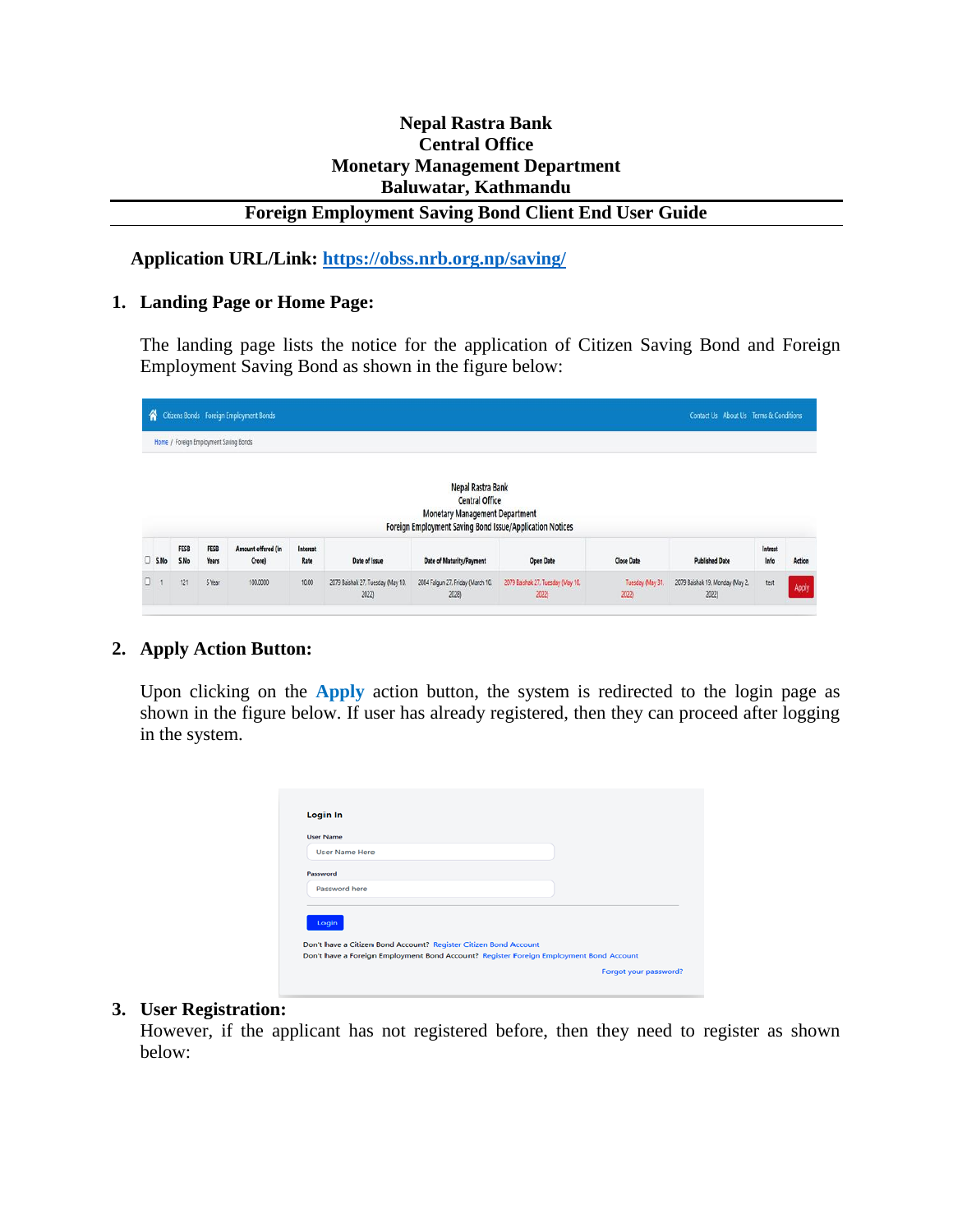| <b>User Type</b>               | <b>First Name</b>                 |                                 | <b>Middle Name</b> |                                 | <b>Last Name</b> |  |  |
|--------------------------------|-----------------------------------|---------------------------------|--------------------|---------------------------------|------------------|--|--|
| --Select any one--             | $\checkmark$<br><b>First Name</b> |                                 | Middle Name        |                                 | Last Name        |  |  |
| पहिलो नाम(देवनागरीक) *         |                                   | बीचको नाम(देवनागरीक)            |                    | थर (देवनागरीक) *                |                  |  |  |
| पहिलो नाम(देवनागरीक)           |                                   | बीचको नाम(देवनागरीक)            |                    | थर (देवनागरीक)                  |                  |  |  |
| <b>District</b>                |                                   | Municipality                    |                    | <b>Ward No</b>                  |                  |  |  |
| --Select any one--             | $\checkmark$                      | Select Municipality             | $\checkmark$       | Ward No                         |                  |  |  |
| <b>Citizenship No</b>          |                                   | Date Of Birth(BS) YYYY-MM-DD    |                    | <b>Phone No</b>                 |                  |  |  |
| Citizenship No                 |                                   | YYYY-MM-DD                      |                    | Phone No                        |                  |  |  |
| <b>Mobile No</b>               |                                   | <b>Mailing Address</b>          |                    |                                 |                  |  |  |
| Mobile No                      |                                   | <b>Mailing Address</b>          |                    |                                 |                  |  |  |
| <b>Email Address</b>           |                                   | <b>Passport Number</b>          |                    | <b>Passport Issued District</b> |                  |  |  |
| Email                          |                                   | Passport Number                 |                    | --Select any one--              |                  |  |  |
| <b>Current Working Country</b> |                                   | <b>Working Company Name</b>     |                    |                                 |                  |  |  |
| --Select any one--             | $\checkmark$                      | Working Company Name            |                    |                                 |                  |  |  |
| Working Country(Phone/Moblie)  |                                   | <b>Visa Number</b>              |                    | Visa Expiry Date(YYYY-MM-DD)    |                  |  |  |
| Working Country(Phone/Mobile)  |                                   | <b>Visa Number</b>              |                    | Visa Expiry Date(YYYY-MM-DD)    |                  |  |  |
| <b>Father First Name</b>       |                                   | <b>Father Middle Name</b>       |                    | <b>Father Last Name</b>         |                  |  |  |
| <b>Father First Name</b>       |                                   | <b>Father Middle Name</b>       |                    | <b>Father Last Name</b>         |                  |  |  |
| <b>Mother First Name</b>       |                                   | <b>Mother Middle Name</b>       |                    | <b>Mother Last Name</b>         |                  |  |  |
| Mother First Name              |                                   | Mother Middle Name              |                    | Mother Last Name                |                  |  |  |
| <b>Spouse First Name</b>       |                                   | <b>Spouse Middle Name</b>       |                    | <b>Spouse Last Name</b>         |                  |  |  |
| Spouse First Name              |                                   | Spouse Middle Name              |                    | Spouse Last Name                |                  |  |  |
| <b>Grand Father First Name</b> |                                   | <b>Grand Father Middle Name</b> |                    | <b>Grand Father Last Name</b>   |                  |  |  |
| Grand Father First Name        |                                   | Grand Father Middle Name        |                    | Grand Father Last Name          |                  |  |  |
| <b>Username</b>                |                                   | Password                        |                    | Confirm Password                |                  |  |  |
| $\bullet$<br><b>User Name</b>  |                                   | Password                        |                    | Confirm Password                |                  |  |  |

- a) Type all the information required for registration.
- b) Type the name asked to be filled in **Nepali language** in Standard Unicode font.
- c) The applicant must have unique mobile number, email id and user name. The system prohibits the duplication of these entities.
- d) Either **mobile number** or **email id** can be used in place of **username** to log into the system.
- e) If the applicant wishes to apply as **Joint members** (And / Or), then at first registration of the main user should be done. After registration, the system asks for the registration of the remaining members. More members can be added by clicking on **Manage Members** button upon logging in. Similar process can be followed if the applicant wishes to apply the saving bond in the name of minors.
- f) If the applicant has already registered as a Citizen Saving Bond User, then they need to further fill some remaining information if they wish to apply to Foreign Employment Saving Bond as well.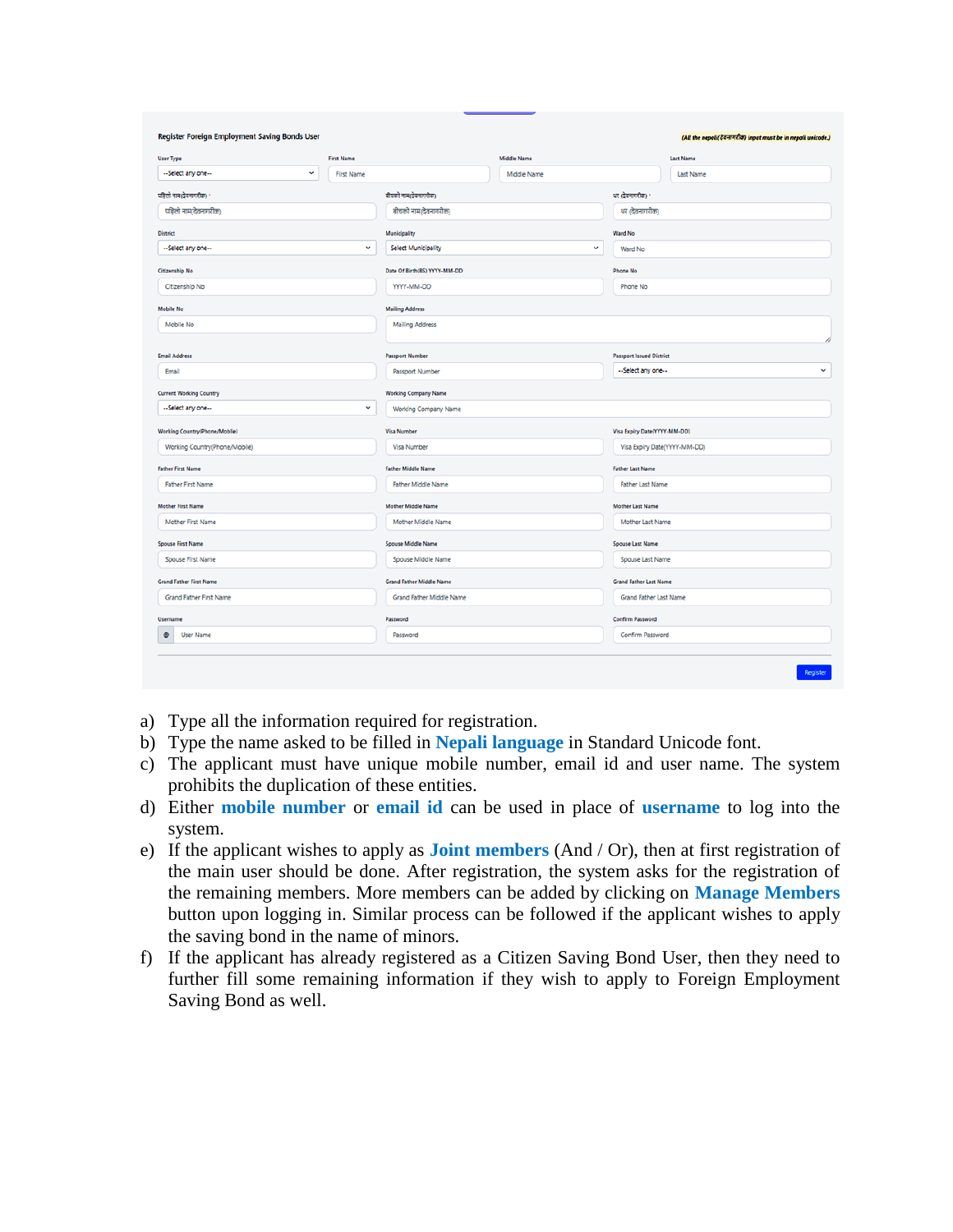| <b>Passport Number</b>       | <b>Passport Issued District</b>      | <b>Current Working Country</b>     |  |  |
|------------------------------|--------------------------------------|------------------------------------|--|--|
| Passport Number              | --Select any one--<br>$\checkmark$   | --Select any one--<br>$\checkmark$ |  |  |
| <b>Working Company Name</b>  | <b>Working Country(Phone/Moblie)</b> | <b>Visa Number</b>                 |  |  |
| Working Company Name         | Working Country(Phone/Mobile)        | Visa Number                        |  |  |
| Visa Expiry Date(YYYY-MM-DD) | <b>Mailing Address</b>               |                                    |  |  |
| Visa Expiry Date(YYYY-MM-DD) | <b>Mailing Address</b>               |                                    |  |  |
|                              |                                      |                                    |  |  |

## **4. Application Submission Form Navigation:**

- a) Once logged in, click on home page of main menu or Foreign Employment Saving Bond menu.
- b) Click on **Apply** action button which redirects the system to the application submission page.
- c) Click on **Submit New Application** Button.

|                                                                                                | <b>Nepal Rastra Bank</b><br><b>Central Office</b><br><b>Monetary Management Department</b><br>5 Year Foreign Employment Bond Application Form<br><b>FESB SNO: 121</b> |                                                 |                                                           |                                 |                    |                                      |                       |                                                      |                 |                                   |                     |                 |                                  |                  |                      |                                    |                                                                                                                                                                                                                                                                                                                                                                                                                                                                |
|------------------------------------------------------------------------------------------------|-----------------------------------------------------------------------------------------------------------------------------------------------------------------------|-------------------------------------------------|-----------------------------------------------------------|---------------------------------|--------------------|--------------------------------------|-----------------------|------------------------------------------------------|-----------------|-----------------------------------|---------------------|-----------------|----------------------------------|------------------|----------------------|------------------------------------|----------------------------------------------------------------------------------------------------------------------------------------------------------------------------------------------------------------------------------------------------------------------------------------------------------------------------------------------------------------------------------------------------------------------------------------------------------------|
|                                                                                                |                                                                                                                                                                       |                                                 |                                                           |                                 |                    |                                      |                       | <b>Submit New Application</b>                        |                 | <b>List Submitted Application</b> |                     |                 |                                  |                  |                      |                                    |                                                                                                                                                                                                                                                                                                                                                                                                                                                                |
|                                                                                                | <b>Member List</b>                                                                                                                                                    |                                                 |                                                           |                                 |                    |                                      |                       |                                                      |                 |                                   |                     |                 |                                  |                  |                      |                                    |                                                                                                                                                                                                                                                                                                                                                                                                                                                                |
| $\Box$                                                                                         | S.No                                                                                                                                                                  | <b>First Name</b>                               | <b>Middle Name</b>                                        | <b>Last Name</b>                | Name(देवनागरीक)    |                                      | <b>Citizenship No</b> |                                                      | <b>District</b> | <b>Municipality</b>               |                     | Phone           | <b>Mobile</b>                    |                  | <b>Email</b>         |                                    | <b>Member Type</b>                                                                                                                                                                                                                                                                                                                                                                                                                                             |
| $\Box$                                                                                         | $\overline{1}$                                                                                                                                                        | tst                                             | tst                                                       | tst                             | tst tst tst        | 12                                   |                       |                                                      | Arghakhanchi    | Bhumikasthan                      |                     | 11212           | 1234567899                       |                  | test122@gmail.com    |                                    | Main                                                                                                                                                                                                                                                                                                                                                                                                                                                           |
| $\Box$ 2                                                                                       |                                                                                                                                                                       | ewe                                             | wew                                                       | wew                             | wewe we we         | 1212                                 |                       |                                                      | Achham          | Bannigadi Jayagad                 |                     | 112             | 121212121                        |                  | bista9g111@gmail.com |                                    | Nominee                                                                                                                                                                                                                                                                                                                                                                                                                                                        |
|                                                                                                |                                                                                                                                                                       |                                                 |                                                           |                                 |                    |                                      |                       |                                                      |                 |                                   |                     |                 |                                  |                  |                      |                                    |                                                                                                                                                                                                                                                                                                                                                                                                                                                                |
| <b>FESB S.NO</b><br>121                                                                        |                                                                                                                                                                       |                                                 | 100,0000                                                  | <b>Issued Amount(In Crore):</b> |                    | <b>Available Amount(In Crore):</b>   |                       | Interest(%):                                         |                 | 5                                 | <b>Issue Years:</b> |                 | <b>Issue Date:</b><br>2022-05-10 |                  |                      | <b>Matured Date:</b><br>2028-03-10 |                                                                                                                                                                                                                                                                                                                                                                                                                                                                |
|                                                                                                |                                                                                                                                                                       |                                                 | 99,9990                                                   |                                 |                    |                                      |                       | 10 <sup>10</sup>                                     |                 |                                   |                     |                 |                                  |                  |                      |                                    |                                                                                                                                                                                                                                                                                                                                                                                                                                                                |
| <b>Portfolio No</b><br><b>Bank/Agent Name</b><br><b>Bank A/C No</b><br><b>Application Type</b> |                                                                                                                                                                       |                                                 |                                                           |                                 |                    |                                      |                       |                                                      |                 |                                   |                     |                 |                                  |                  |                      |                                    |                                                                                                                                                                                                                                                                                                                                                                                                                                                                |
|                                                                                                | Portfolio No                                                                                                                                                          |                                                 |                                                           |                                 | --Select Any One-- |                                      | --Select any one--    |                                                      |                 |                                   |                     |                 |                                  | Bank A/C No Here |                      |                                    |                                                                                                                                                                                                                                                                                                                                                                                                                                                                |
|                                                                                                |                                                                                                                                                                       |                                                 |                                                           |                                 |                    |                                      |                       |                                                      |                 |                                   |                     |                 |                                  |                  |                      |                                    |                                                                                                                                                                                                                                                                                                                                                                                                                                                                |
| S.NO.                                                                                          |                                                                                                                                                                       | Amount(रकम)                                     |                                                           |                                 |                    | Certificate Quantity(प्रमाणपत्र थान) |                       | <b>Total</b>                                         |                 |                                   |                     |                 |                                  |                  | <b>Action</b>        |                                    |                                                                                                                                                                                                                                                                                                                                                                                                                                                                |
| 1                                                                                              |                                                                                                                                                                       |                                                 |                                                           |                                 |                    |                                      |                       |                                                      |                 |                                   |                     | <b>Add More</b> |                                  |                  |                      |                                    |                                                                                                                                                                                                                                                                                                                                                                                                                                                                |
|                                                                                                |                                                                                                                                                                       |                                                 |                                                           |                                 |                    |                                      |                       |                                                      |                 |                                   |                     |                 |                                  |                  |                      |                                    |                                                                                                                                                                                                                                                                                                                                                                                                                                                                |
|                                                                                                |                                                                                                                                                                       | <b>Total Number of Certificates:</b>            |                                                           |                                 |                    |                                      |                       |                                                      |                 |                                   |                     |                 |                                  |                  |                      |                                    |                                                                                                                                                                                                                                                                                                                                                                                                                                                                |
|                                                                                                |                                                                                                                                                                       | <b>Total Demanded Amount(In Number): 0.0000</b> |                                                           |                                 |                    |                                      |                       |                                                      |                 |                                   |                     |                 |                                  |                  |                      |                                    |                                                                                                                                                                                                                                                                                                                                                                                                                                                                |
|                                                                                                |                                                                                                                                                                       |                                                 | Total Demanded Amount(In Word): Point Zero Zero Zero Zero |                                 |                    |                                      |                       |                                                      |                 |                                   |                     |                 |                                  |                  |                      |                                    |                                                                                                                                                                                                                                                                                                                                                                                                                                                                |
|                                                                                                |                                                                                                                                                                       |                                                 |                                                           |                                 |                    |                                      |                       | खातामा रकमान्तरका लागि मेरो / हाम्रो मन्जरी रहेको छ। | स्व-घोषणापत्र   |                                   |                     |                 |                                  |                  |                      |                                    | म / हामी माथि उल्लेखित सम्पूर्ण विवरण साबो रहेको घोषणा गर्दछ/गर्दछौ   यदि विवरणहरु कुनै कारणवश गलत भएको अथवा गलत प्रमाणित भएको अत्यसा तसबाट सिर्जित हुने सम्पूर्ण परिस्थितिको जिम्मेवार म / हामी स्वयम हुने छ / छौ । साथै, मा<br>प्रयोजनको तागि प्रयोग हनेछ, तथा यस सेवाका तागि बिभागबाट प्रदान गरिने Login Id तथा Password हरु उत्तेखित मोबाइत नम्बर वा इमेत ठेगानामा प्राप्त गर्न मेरो / हाम्रो गजरी छ । मेरो / हाम्रो नाममा ऋणपत्र बाँडफाँड हने भएमा उस्त र |
|                                                                                                |                                                                                                                                                                       |                                                 |                                                           |                                 |                    |                                      |                       |                                                      | $\Box$ I Agree  |                                   |                     |                 |                                  |                  |                      |                                    |                                                                                                                                                                                                                                                                                                                                                                                                                                                                |
|                                                                                                |                                                                                                                                                                       |                                                 |                                                           |                                 |                    |                                      |                       | Save                                                 | Cancel          |                                   |                     |                 |                                  |                  |                      |                                    |                                                                                                                                                                                                                                                                                                                                                                                                                                                                |

- d) In order to apply, **Select Application Type**, **Bank Name** and fill up **Bank A/C Number** as well as **Portfolio Number** (if available).
- e) Fill in the applied **Amount**, **Quantity of Certificates** required of that amount. Click on **Add More** if you wish to apply more.
- f) After filling up these information, click on **Submit** button to submit the application.